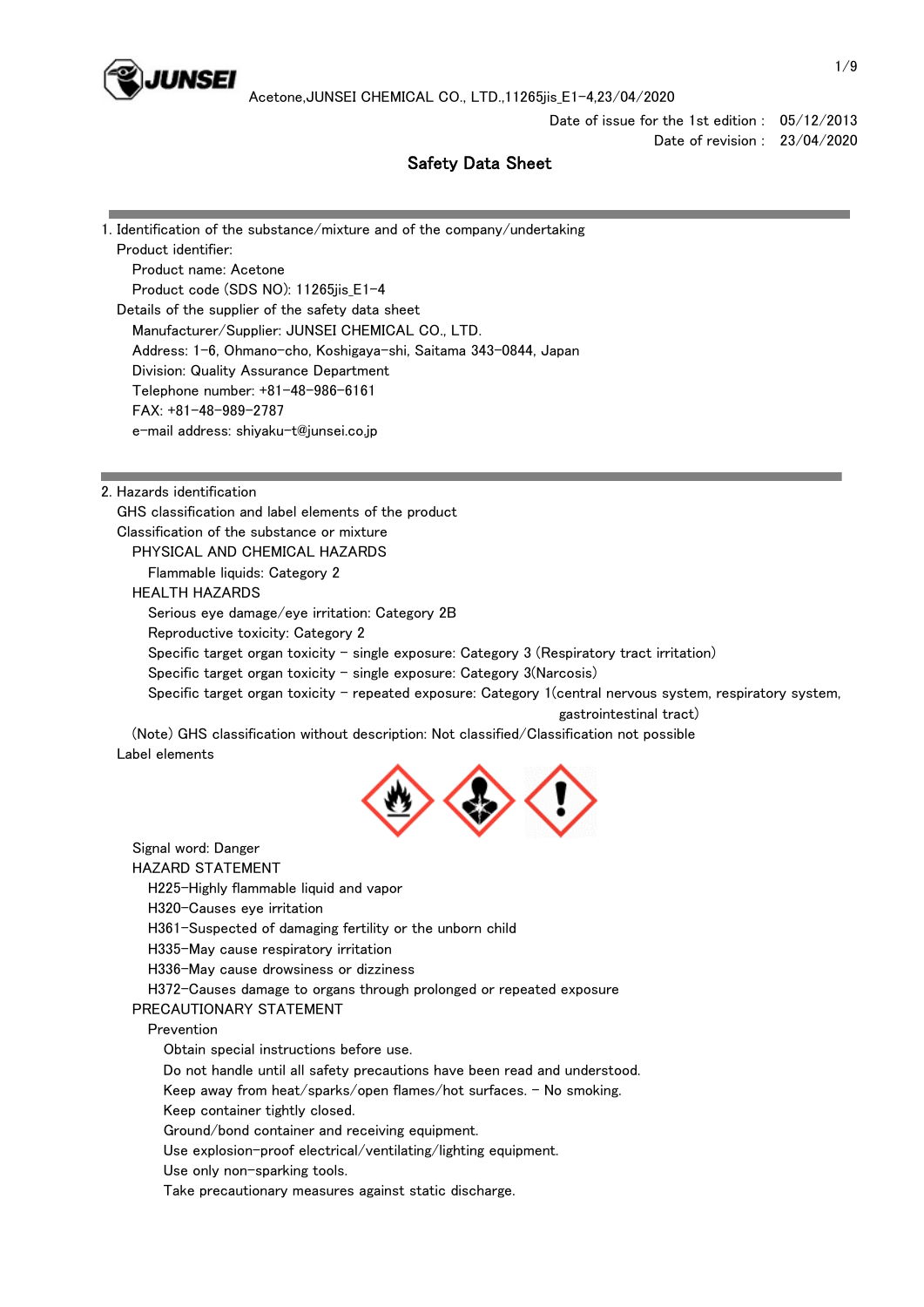

 Do not breathe dust/fume/gas/mist/vapors/spray. Use only outdoors or in a well-ventilated area. Wash contaminated parts thoroughly after handling. Wear protective gloves/protective clothing/eye protection/face protection. Use personal protective equipment as required. Do not eat, drink or smoke when using this product. Response In case of fire: Use appropriate media other than water for extinction. Get medical advice/attention if you feel unwell. IF exposed or concerned: Get medical advice/attention. Call a POISON CENTER or doctor/physician if you feel unwell. IF INHALED: Remove person to fresh air and keep comfortable for breathing. IF ON SKIN (or hair): Take off immediately all contaminated clothing. Rinse skin with water/shower. IF IN EYES: Rinse cautiously with water for several minutes. Remove contact lenses, if present and easy to do. Continue rinsing. If eye irritation persists: Get medical advice/attention. Storage Store in a well-ventilated place. Keep container tightly closed. Keep cool. Store locked up. **Disposal**  Dispose of contents/container in accordance with local/national regulation. Specific Physical and Chemical hazards Highly flammable liquid. Vapor/air mixture may explode.

# 3. Composition/information on ingredients

 Mixture/Substance selection: **Substance**  Ingredient name:Acetone Content (%):99.0< Chemical formula:C3H6O Chemicals No, Japan:2-542 CAS No.:67-64-1 MW:58.08 ECNO:200-662-2

|  | 4. First-aid measures |
|--|-----------------------|
|  |                       |

Descriptions of first-aid measures

## General measures

Get medical attention/advice if you feel unwell.

IF INHALED

Remove person to fresh air and keep comfortable for breathing.

Call a POISON CENTER or doctor/physician if you feel unwell.

IF ON SKIN (or hair)

Take off immediately all contaminated clothing. Rinse skin with water/shower.

If skin irritation or rash occurs: Get medical advice/attention.

IF IN EYES

 Rinse cautiously with water for several minutes. Remove contact lenses, if present and easy to do. Continue rinsing.

If eye irritation persists: Get medical advice/attention.

#### IF SWALLOWED

 Rinse mouth. Call a POISON CENTER or doctor/physician if you feel unwell.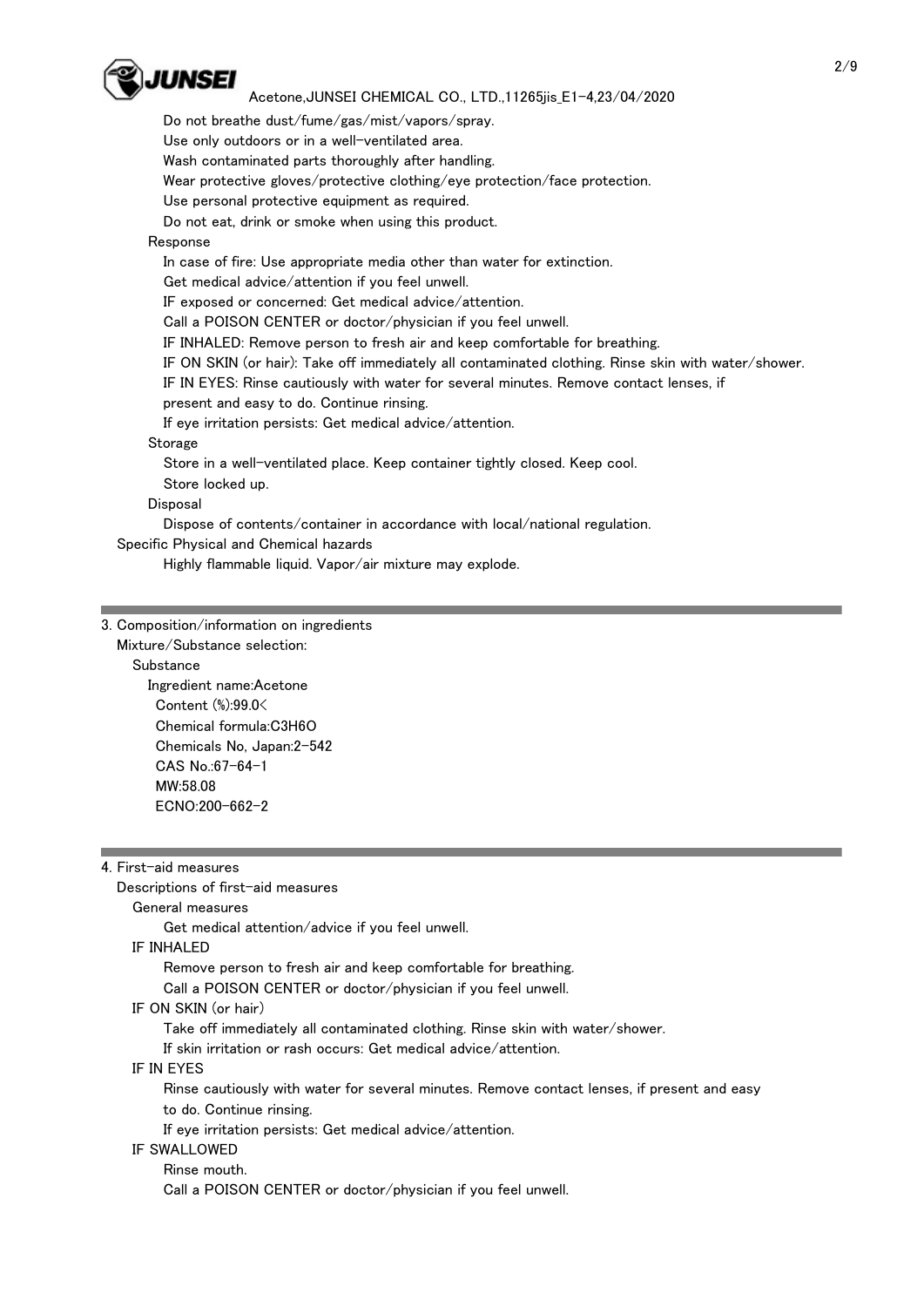

Most important symptoms and effects, both acute and delayed

(Symptoms when inhalation or ingestion)

 Sore throat. Cough. Confusion. Headache. Dizziness. Drowsiness. Unconsciousness. Nausea. Vomiting. (Symptoms when skin and/or eye contact)

Dry skin. Redness of the eyes. Pain of the eyes. Blurred vision.

5. Fire-fighting measures

#### Extinguishing media

Suitable extinguishing media

In case of fire, use water mist, alcohol-resistant foam, dry powder, CO2 to extinguish.

Unsuitable extinguishing media data is not available.

Specific hazards arising from the substance or mixture

Containers may explode when heated.

Fire may produce irritating, corrosive and/or toxic gases.

Runoff from fire control or dilution water may cause pollution.

### Advice for firefighters

Specific fire-fighting measures

Evacuate non-essential personnel to safe area.

Cool container with water spray.

Special protective equipment and precautions for fire-fighters

Wear fire/flame resistant/retardant clothing.

Wear protective gloves/protective clothing/eye protection/face protection.

 Firefighters should wear self-contained breathing apparatus with full face peace operated positive pressure mode.

### 6. Accidental release measures

Personnel precautions, protective equipment and emergency procedures

Keep unauthorized personnel away.

 In case of contact with substance, immediately flush skin or eyes with running water for at least 20 minutes.

Ventilate area until material pick up is complete.

Wear proper protective equipment.

PUBLIC SAFTY: Ventilate closed spaces before entering.

### Environmental precautions

Runoff to sewer may create fire or explosion hazard.

Vapors may form explosive mixtures with air.

Avoid release to headsprings, rivers, lakes, ocean and groundwater.

### Methods and materials for containment and cleaning up

Absorb or cover with dry earth, sand or other non-combustible material and transfer to containers.

Use clean non-sparking tools to collect absorbed material.

All equipment used when handling the product must be grounded.

## Preventive measures for secondary accident

Collect spillage.

Stop leak if you can do it without risk.

ELIMINATE all ignition sources (no smoking, flares, sparks or flames in immediate area).

Prevent entry into waterways, sewers, basements or confined areas.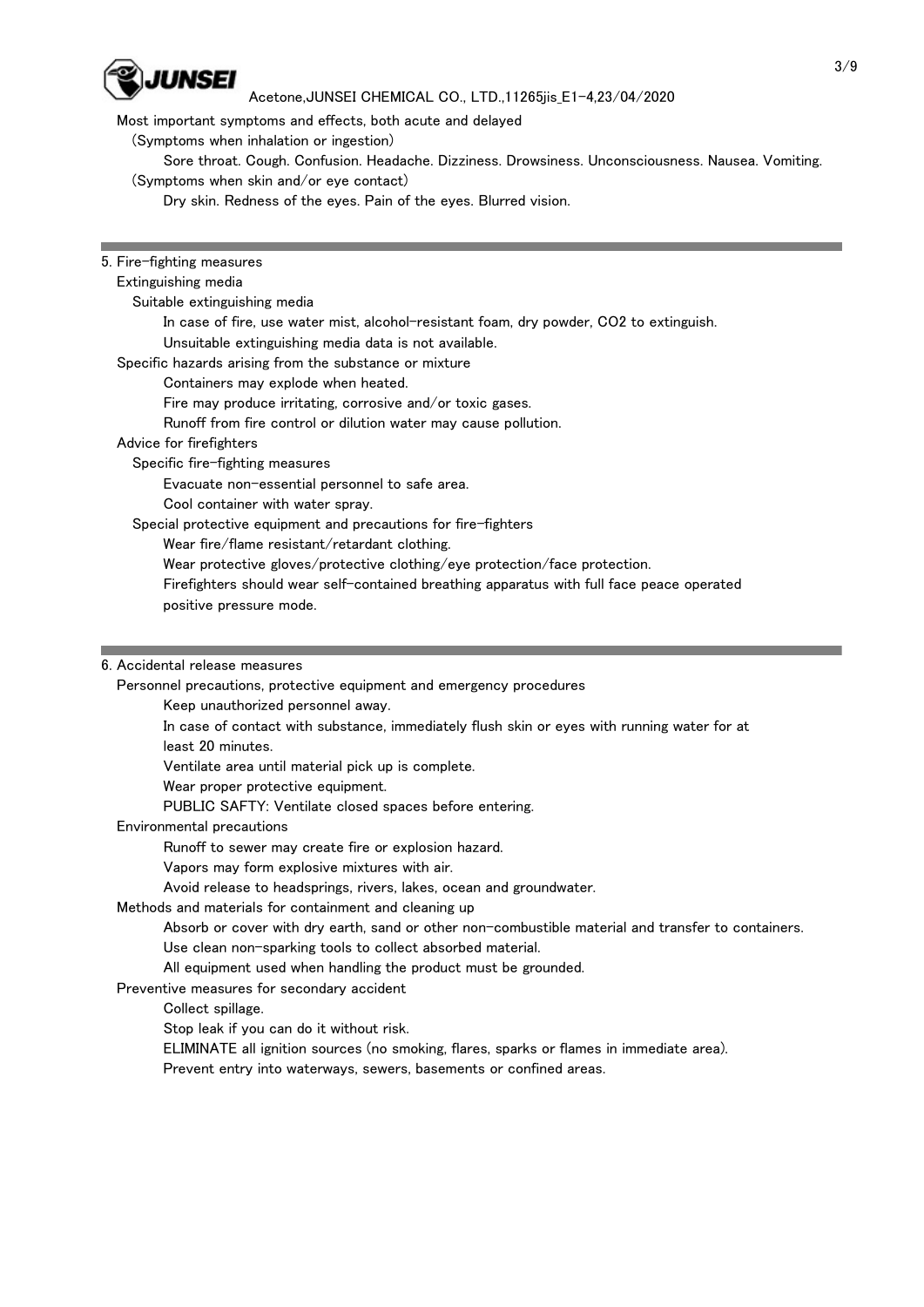

| 7. Handling and storage                                                       |  |
|-------------------------------------------------------------------------------|--|
| Precautions for safe handling                                                 |  |
| Preventive measures                                                           |  |
| (Exposure Control for handling personnel)                                     |  |
| Do not breathe dust/fume/gas/mist/vapors/spray.                               |  |
| (Protective measures against fire and explosion)                              |  |
| Keep away from heat/sparks/open flames/hot surfaces. - No smoking.            |  |
| Ground/bond container and receiving equipment.                                |  |
| Use explosion-proof electrical/ventilating/lighting equipment.                |  |
| Use only non-sparking tools.                                                  |  |
| Take precautionary measures against static discharge.                         |  |
| (Exhaust/ventilator)                                                          |  |
| Exhaust/ventilator should be available.                                       |  |
| (Safety treatments)                                                           |  |
| Avoid contact with skin.                                                      |  |
| Avoid contact with eyes.                                                      |  |
| <b>Safety Measures</b>                                                        |  |
| Obtain special instructions before use.                                       |  |
| Do not handle until all safety precautions have been read and understood.     |  |
| Use only outdoors or in a well-ventilated area.                               |  |
| Wear protective gloves/protective clothing/eye protection/face protection.    |  |
| Use personal protective equipment as required.                                |  |
| When using do not eat, drink or smoke.                                        |  |
| Any incompatibilities                                                         |  |
| Acids, Bases, Strong oxidizing agents should not be mixed with the chemicals. |  |
| Advice on general occupational hygiene                                        |  |
| Wash contaminated parts thoroughly after handling.                            |  |
| Do not eat, drink or smoke when using this product.                           |  |
| Storage                                                                       |  |
| Conditions for safe storage                                                   |  |
| Store in a well-ventilated place. Keep container tightly closed.              |  |
| Keep cool. Protect from sunlight.                                             |  |
| Store locked up.                                                              |  |
| Container and packaging materials for safe handling data is not available.    |  |
|                                                                               |  |
|                                                                               |  |
| 8. Exposure controls/personal protection                                      |  |
| Control parameters                                                            |  |
| Control value                                                                 |  |
| Japan control value $(2004) \le 500$ ppm                                      |  |
| Adopted value                                                                 |  |
| JSOH(1972) 200ppm; 470mg/m3                                                   |  |
| ACGIH(2014) TWA: 250ppm;                                                      |  |
| STEL: 500ppm (URT & eye irr ; CNS impair)                                     |  |
| OSHA-PEL                                                                      |  |
| TWA: 1000ppm, 2400mg/m3                                                       |  |
| NIOSH-REL                                                                     |  |
| <b>TWA: 250ppm</b>                                                            |  |
| Exposure controls                                                             |  |

Appropriate engineering controls

Do not use in areas without adequate ventilation.

Eye wash station should be available.

Washing facilities should be available.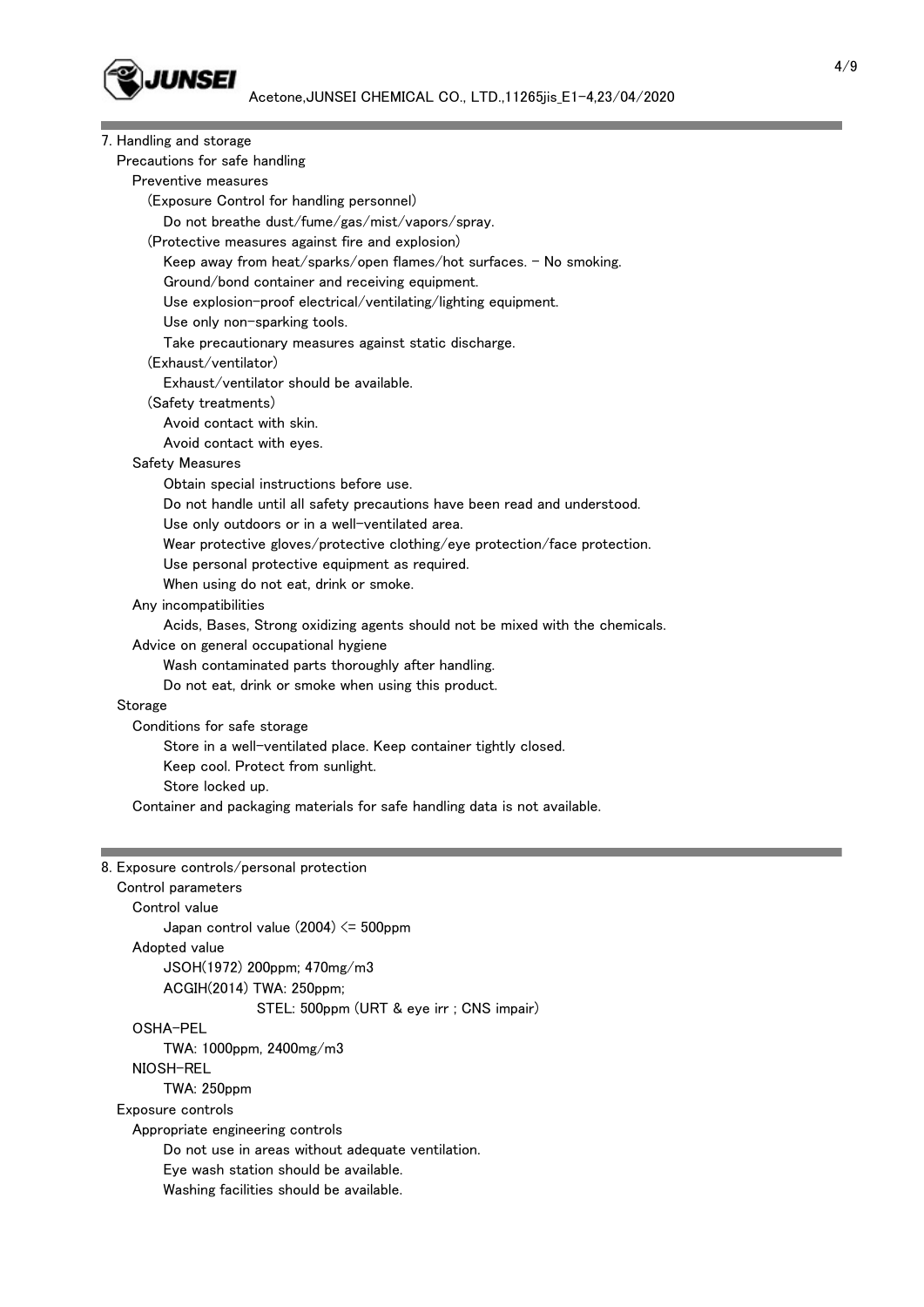

 Individual protection measures Respiratory protection Wear respiratory protection. Hand protection Wear protective gloves. Recommended material(s): butyl rubber Consult with your glove and/or personnel equipment manufacturer for selection of appropriate compatible materials. Eye protection Wear safety glasses with side-shields. Wear eye/face protection.

Skin and body protection

Wear impervious clothing and boots in case of repeated or prolonged treatment.

#### 9. Physical and Chemical Properties

 Information on basic physical and chemical properties Physical state: Liquid Color: Colorless Odor: Characteristic odor Odor threshold data is not available. pH: 5~6 (20℃) Boiling point or initial boiling point: 56℃ Boiling range data is not available. Evaporation rate data is not available. Melting point/Freezing point: -95℃ Decomposition temperature data is not available. Self-Accelerating Decomposition Temperature/SADT data is not available. Flammability (gases, liquids and solids): Ignitable Flash point: (C.C.) -18℃ Auto-ignition temperature: 465℃ Critical temperature: 235℃ Lower and upper explosion limit/flammability limit: Lower explosion limit: 2.1 vol % Upper explosion limit: 13 vol % Vapor pressure: 24 kPa (20℃) VOC data is not available. Relative vapor density (Air=1): 2.0 Relative density of the Vapor/air - mixture at  $20^{\circ}$ C (Air = 1): 1.2 Density and/or relative density: 0.789~0793 g/ml (20℃) Dynamic viscosity: 0.32mPas(20℃) Kinematic viscosity data is not available. Solubility: Solubility in water: Miscible Solubility in solvent: Very soluble in ethanol and diethyl ether. n-Octanol/water partition coefficient: log Pow-0.24

10. Stability and Reactivity

**Reactivity**  Runaway polymerization will not occur. Chemical stability Stable under normal storage/handling conditions. Highly flammable.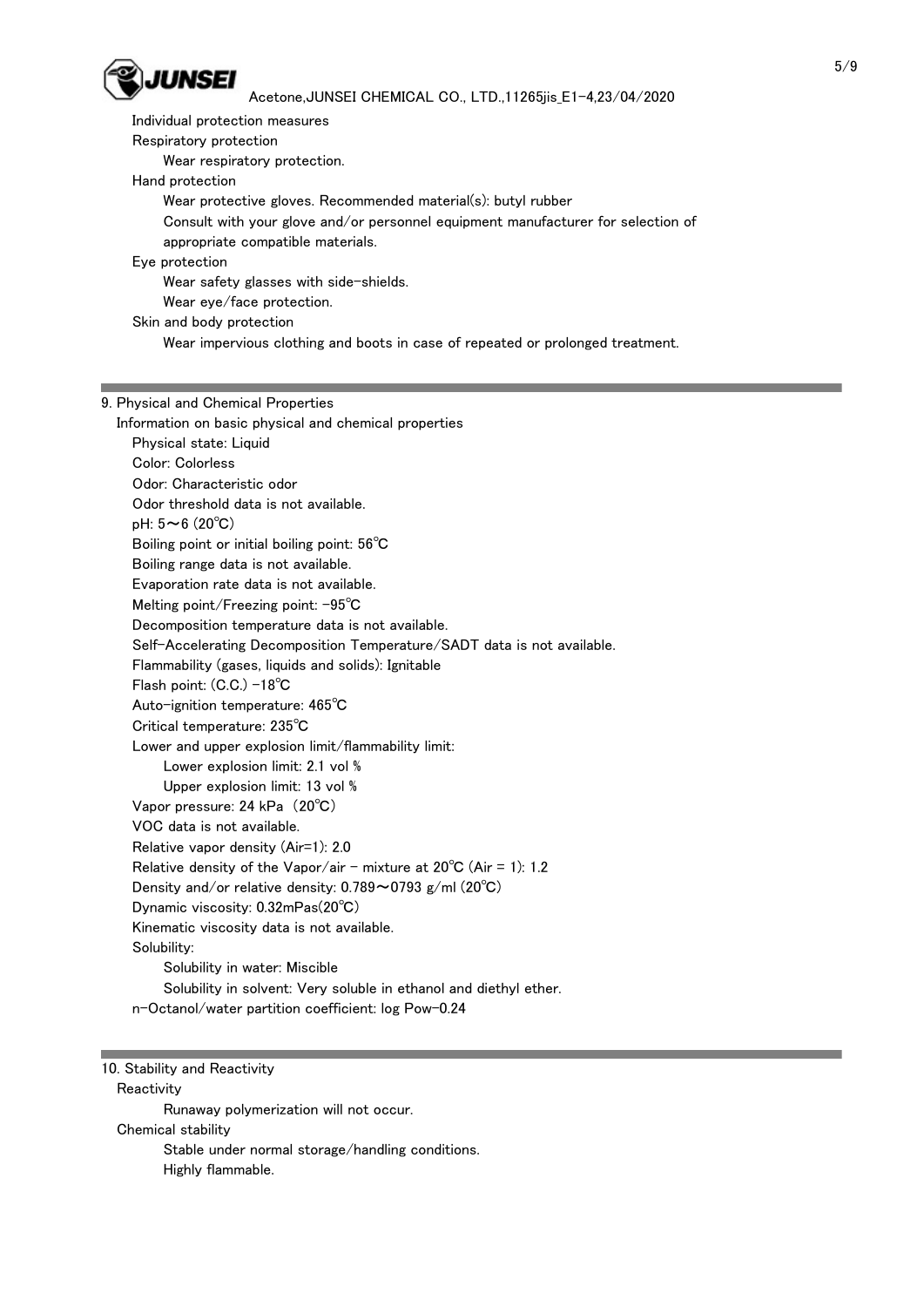

## Possibility of hazardous reactions

The vapour is heavier than air and may travel along the ground; distant ignition possible.

 Contact with strong oxidants such as acetic acid, nitric acid and hydrogen peroxide generates explosive peroxides.

 Reacts with chloroform and bromoform under basic conditions. This generates fire and explosion hazard. Attacks plastics.

## Conditions to avoid

Contact with incompatible materials.

Open flames. Heat. Sparks.

## Incompatible materials

#### Acids, Bases, Strong oxidizing agents

Hazardous decomposition products

Carbon oxides

# 11. Toxicological Information

| Information on toxicological effects                                                                  |
|-------------------------------------------------------------------------------------------------------|
| Acute toxicity                                                                                        |
| Acute toxicity (Oral)                                                                                 |
| [GHS Cat. Japan, base data]                                                                           |
| rat LD50=5800mg/kg(SIDS, 2002 et al.)                                                                 |
| Acute toxicity (Dermal)                                                                               |
| [GHS Cat. Japan, base data]                                                                           |
| rabbit LD50 >7400mg/kg(SIDS, 2002 et al.)                                                             |
| Acute toxicity (Inhalation)                                                                           |
| [GHS Cat. Japan, base data]                                                                           |
| vapor; rat LC50=32000ppm/4hr(SIDS, 2002 et al.)                                                       |
| Labor standard law, Japan; Toxic                                                                      |
| Acetone                                                                                               |
| Irritant properties                                                                                   |
| Skin corrosion/irritation                                                                             |
| [GHS Cat. Japan, base data]                                                                           |
| rabbit : not irritating (SIDS, 2002 et al.)                                                           |
| Serious eye damage/irritation                                                                         |
| [GHS Cat. Japan, base data]                                                                           |
| rabbit : Although a corneal epithelium is destroyed, substrate is not destroyed, and destruction of a |
| corneal epithelium will be recovered in $4 \sim 6$ days (SIDS, 2002).                                 |
| Sensitization                                                                                         |
| Skin sensitization                                                                                    |
| [GHS Cat. Japan, base data]                                                                           |
| It is considered that acetone is not a skin sensitizer. (EHC 207, 1998)                               |
| Germ cell mutagenicity                                                                                |
| [GHS Cat. Japan, base data]                                                                           |
| mouse/hamster_micronucleus assay : Negative (SIDS, 2002 et al.)                                       |
| Reverse-mutation assay in bacteria (Ames test) : Negative (SIDS, 2002 et al.)                         |
| Chromosome aberration test : Negative (SIDS, 2002 et al.)                                             |
| Carcinogenicity                                                                                       |
| ACGIH-A4(2014) : Not Classifiable as a Human Carcinogen                                               |
| EPA-I; "Inadequate Information to Assess Carcinogenic Potencial" (2005)                               |
| Reproductive toxicity                                                                                 |
| [GHS Cat. Japan, base data]                                                                           |
| cat. 2; EHC 207, 1998                                                                                 |
|                                                                                                       |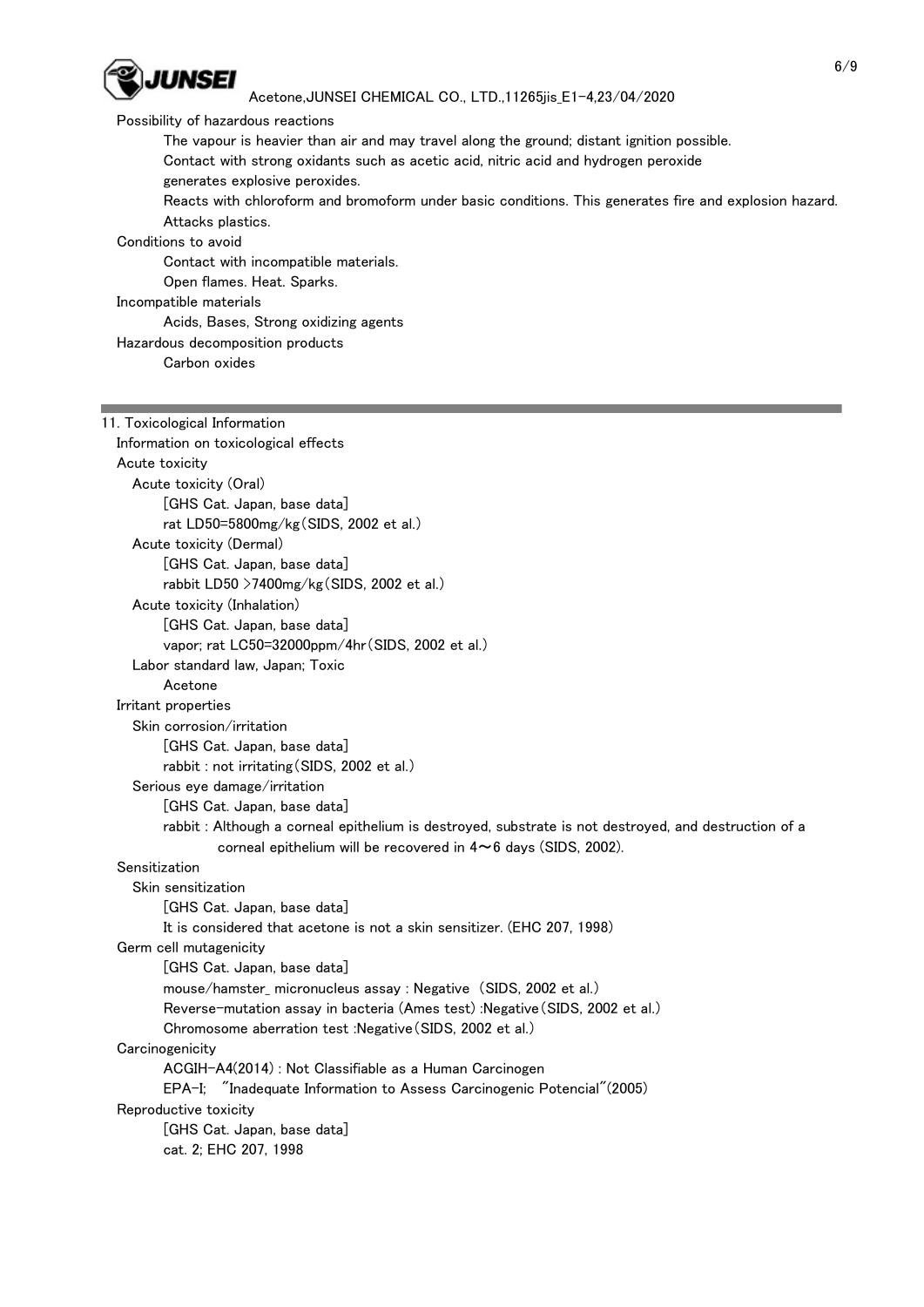

**STOT**  STOT-single exposure [cat.3 (resp. irrit.)] [GHS Cat. Japan, base data] respiratory tract irritation (ACGIH 7th, 2001) [cat.3 (drow./dizz.)] [GHS Cat. Japan, base data] narcosis (ACGIH 7th, 2001) STOT-repeated exposure [cat.1] [GHS Cat. Japan, base data] CNS; respiratory system; digestive apparatus (ATSDR Addendum, 2011) Aspiration hazard data is not available.

| 12. Ecological Information                                                 |  |  |  |  |
|----------------------------------------------------------------------------|--|--|--|--|
| Ecotoxicity                                                                |  |  |  |  |
| Aquatic toxicity                                                           |  |  |  |  |
| Hazardous to the aquatic environment (Acute)                               |  |  |  |  |
| [GHS Cat. Japan, base data]                                                |  |  |  |  |
| Fish (fat head minnow) LC50 $>$ 100mg/L/96hr (EHC207, 1998)                |  |  |  |  |
| Water solubility                                                           |  |  |  |  |
| 1000 g/L (PHYSPROP Database, 2005)                                         |  |  |  |  |
| Persistence and degradability                                              |  |  |  |  |
| BOD_Degradation: Avg.96% (Registered chemicals data check & review, Japan) |  |  |  |  |
| Bioaccumulative potential                                                  |  |  |  |  |
| log Pow=-0.24 (ICSC, 2009)                                                 |  |  |  |  |
| Mobility in soil                                                           |  |  |  |  |
| Mobility in soil data is not available.                                    |  |  |  |  |
| Other adverse effects                                                      |  |  |  |  |
| Ozone depleting chemical data is not available.                            |  |  |  |  |
|                                                                            |  |  |  |  |

### 13. Disposal considerations

 Description of waste residues and information on their safe handling and methods of disposal, including the disposal of any contaminated packaging Waste treatment methods Dispose of contents/container in accordance with local/national regulation.

## 14. Transport Information

 UN No., UN CLASS UN No.: 1090 Proper Shipping Name : ACETONE Class or division : 3 Packing group : II ERG GUIDE No.: 127 IMDG Code (International Maritime Dangerous Goods Regulations) UN No.: 1090 Proper Shipping Name : ACETONE Class or division : 3 Packing group : II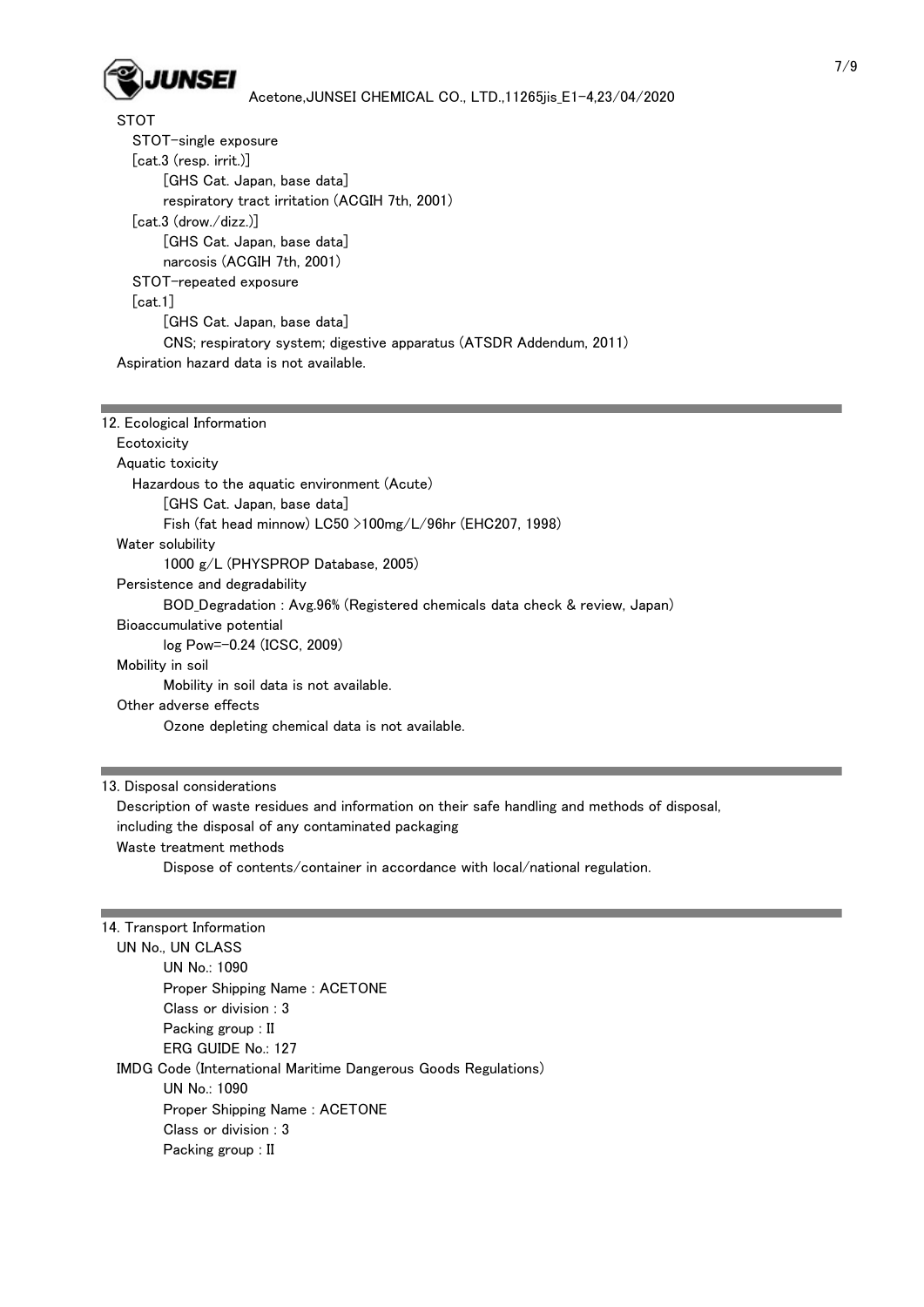

 IATA Dangerous Goods Regulations UN No.: 1090 Proper Shipping Name : ACETONE Class or division : 3 Hazard labels : Flamm.liquid Packing group : II Environmental hazards MARPOL Annex III - Prevention of pollution by harmful substances Marine pollutants (yes/no) : no

#### 15. Regulatory Information

 Safety, health and environmental regulations/legislation specific for the substance or mixture Environmental hazards MARPOL Annex  $V$  - Prevention of pollution by garbage discharge Specific target organ toxicity  $-$  repeated exposure: cat.1 Acetone Transport in bulk according to Annex II of MARPOL73/78 and IBC Code Noxious Liquid ; Cat. Z Acetone Flammable Liquid Acetone Basel law, Japan Acetone US Federal Regulations Chemicals listed in TSCA Inventory Acetone Other regulatory information We are not able to check up the regulatory information with regard to the substances in your country or region, therefore, we request this matter would be filled by your responsibility. Regulatory information with regard to this substance in your country or in your region should be examined by your own responsibility. Ensure this material in compliance with federal requirements and ensure conformity to local regulations. Regulatory information in this section are limited to intentional ingredient(s), but does not contain information on non-intentional ingredients or impurities which are not informed by supplier(s). 16. Other information GHS classification and labelling H225-Flam. Liq. 2: H225 Highly flammable liquid and vapor

- H320-Eye Irrit. 2B: H320 Causes eye irritation
- H361-Repr. 2: H361 Suspected of damaging fertility or the unborn child
- H335-STOT SE 3: H335 May cause respiratory irritation
- H336-STOT SE 3: H336 May cause drowsiness or dizziness

 H372-STOT RE 1: H372 Causes damage to organs through prolonged or repeated exposure Reference Book

 Globally Harmonized System of classification and labelling of chemicals, (6th ed., 2015), UN Recommendations on the TRANSPORT OF DANGEROUS GOODS 20th edit., 2017 UN IMDG Code, 2018 Edition (Incorporating Amendment 39-18)

IATA Dangerous Goods Regulations (61th Edition) 2020

Classification, labelling and packaging of substances and mixtures (Table 3 ECNO6182012)